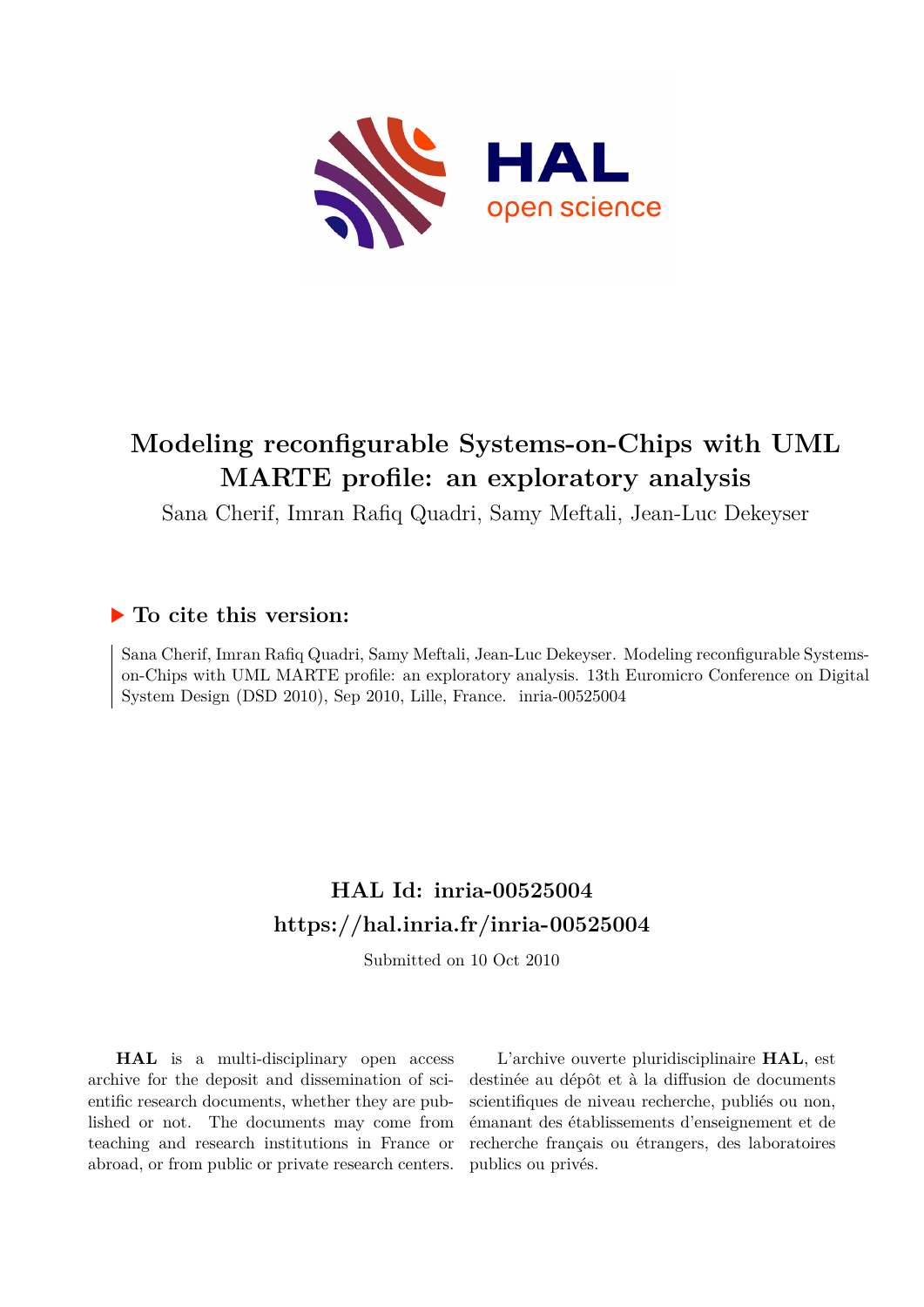# Modeling reconfigurable Systems-on-Chips with UML MARTE profile: an exploratory analysis

Sana Cherif∗, Imran Rafiq Quadri∗, Samy Meftali<sup>∗</sup> and Jean-Luc Dekeyser<sup>∗</sup>

<sup>∗</sup>INRIA Lille Nord Europe - LIFL - USTL - CNRS, 40 avenue Halley, 59650 Villeneuve d'Ascq, FRANCE Email:{Firstname.Lastname}@inria.fr

*Abstract***—Reconfigurable FPGA based Systems-on-Chip (SoC) architectures are increasingly becoming the preferred solution for implementing modern embedded systems, due to their flexible nature. However due to the tremendous amount of hardware resources available in these systems, new design methodologies and tools are required to reduce their design complexity. In this paper we present an exploratory analysis for specification of these systems, while utilizing the UML MARTE (Modeling and Analysis of Real-time and Embedded Systems) profile. Our contributions permit us to model fine grain reconfigurable FPGA based SoC architectures while extending the profile to integrate new features such as Partial Dynamic Reconfiguration supported by these modern systems. Finally we present the current limitations of the MARTE profile and ask some open questions regarding how these high level models can be effectively used as input for commercial FPGA simulation and synthesis tools. Solutions to these questions can help in creating a design flow from high level models to synthesis, placement and execution of these reconfigurable SoCs.**

#### I. INTRODUCTION

Modern SoCs are considered as an integral solution for designing embedded systems. From avionics, transport, defense, medical and telecommunication systems to general commercial appliances such as smart phones, high definition TVs, gaming consoles; SoCs are now omnipresent, and it is difficult to find a domain where these miniaturized systems have not made their mark. In a SoC, the computing units such as programmable processors, memories, interconnection networks and I/O devices, are all integrated into a single silicon chip. A large number of these SoCs are generally dedicated to application functionalities that require intensive data-parallel computations: such as software-defined radio, radar/sonar detection systems and multimedia video codecs. As compared to general parallel applications that focus on code parallelization, the targeted SoC data-parallel applications concentrate on regular data partitioning, distribution and their access to data.

*Reconfiguration* can be seen as an integral feature of modern SoCs based embedded systems, in an increasingly evolving market space. A reconfigurable SoC offers increased functional extensibility in return for lower performance. These systems can be reconfigured an arbitrary number of times and offer designers the means to add new functionalities and make system modifications after the fabrication of a SoC. *Dynamic reconfiguration*, which is a special type of reconfiguration [1], enables system modification at run-time, introducing the concept of *virtual hardware*. Thus designers can change the executing applications on these systems, depending upon Quality-of-Service (QoS) criteria related to the environment or the platform: such as consumed surface area, energy consumption levels, etc. Currently, *Field Programmable Gate Array* (FPGA) based SoCs offer an ideal solution for implementing dynamic reconfiguration. Moreover, SoC application functionalities can be easily implemented as hardware designs on these reconfigurable SoCs. As compared to traditional SoCs, these dynamically reconfigurable SoCs offer advantages such as low energy consumption, increased flexibility; with the compromise of additional costs per unit.

In the wake of the continuous hardware/software evolution related to SoCs and the addition of features such as dynamic reconfiguration, the complexity of design and development of SoC has escalated to new heights in an exponential manner. If more hardware components are integrated, or an application is deemed to provide more features, development costs and time to market shoot up proportionally. Without the usage of effective design tools and methodologies, large complex SoCs are becoming increasingly difficult to manage, resulting in a *productivity gap*. The design space, representing all technical decisions that need to be elaborated by the SoC design team is therefore, becoming difficult to explore. Similarly, manipulation of these systems at low implementation levels such as *Register Transfer Level* (RTL) can be hindered by human interventions and the subsequent errors.

Currently, we are therefore faced with a need to design more effective SoCs. Various methodologies and propositions have been proposed to reduce SoC design complexity. A *Platform* or *component* based approach is widely accepted in the SoC industry, permitting system conception and eventual design in a compositional manner. The hierarchy related to the SoC is visible quite clearly, and designers are capable to reutilize components that have been either developed internally or by third parties. Other methodologies make use of high abstraction levels at different design levels, in order to elevate the low level technical details.

*Unified design approach* is an emerging research topic for addressing the various issues related to SoC Co-Design. High level SoC co-modeling design approaches have been developed such as Model-Driven Engineering or MDE [2]. MDE enables high level system modeling of both software and hardware, with the possibility of integrating heterogeneous components into the system. *Model transformations* [3] can then be carried out to generate executable models from the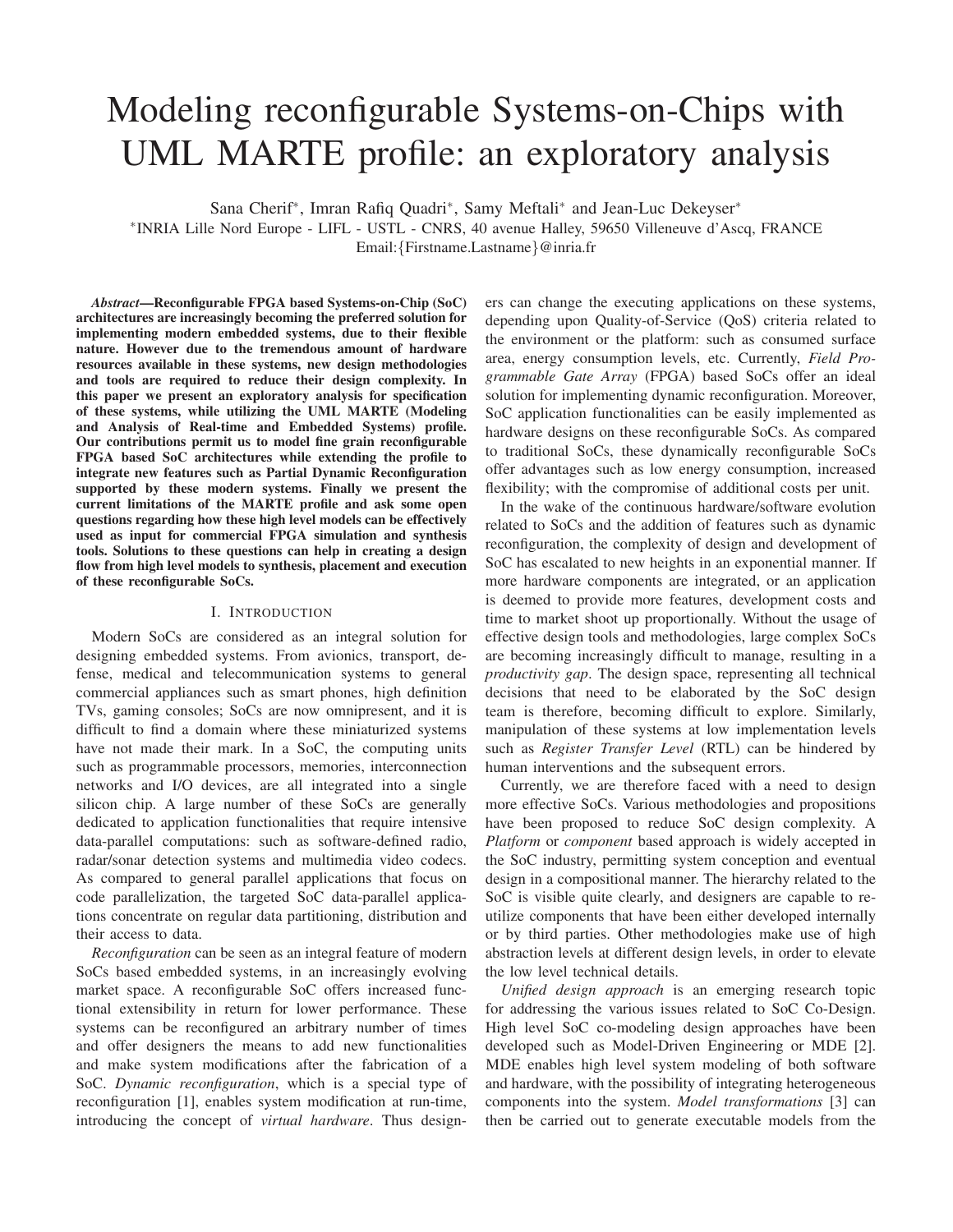high level models. MDE is supported by several standards and tools.

The UML MARTE (Modeling and Analysis of Real-Time and Embedded Systems) profile is an upcoming industry standard of Object Management Group (OMG) [4], that is dedicated to model-driven development of embedded systems. MARTE extends UML, in order to model the features of software and hardware parts of a real-time embedded system and their relations, along with added extensions (for e.g. performance and scheduling analysis). Although rich in concepts, MARTE lacks concepts for the complete specification of reconfigurable SoCs.

The contributions of this paper relate to presenting an overview of the current MARTE concepts for the specification of reconfigurable SoCs. Our exploratory analysis illustrates that the current version of the profile is inadequate for the detailed description of these systems. We then present some extensions in the profile to solve this issue and then ask some open questions on how we can create a link between the high level UML models of reconfigurable SoCs and the commercial tools that are eventually used by a SoC designer to implement and execute these systems.

The plan of the paper is as follows. Section 2 describes an overview of reconfigurable FPGA based SoCs, followed by an overview of the MARTE profile and the concepts for specification of reconfigurable architectures. Section 4 describes the limitations in MARTE and illustrates our initial attempts to model SoCs using the MARTE profile. Section 5 gives the related works followed by a conclusion.

#### II. RECONFIGURABLE SYSTEMS-ON-CHIPS

The main difference between a classical SoC architecture and a reconfigurable SoC is the presence of reconfigurable areas: i.e., if FPGAs or *Complex programmable logic devices* (CPLDs) are part of the Systems-on-Chip device. Others may be design specific only: these types of SoCs are thus implemented as *Application Specific Integrated Circuits* (ASICs). Classical ASIC based SoCs are normally designed to execute only one application with very tight performance constraints (latency, area, power consumption, throughput). Whereas reconfigurable SoCs are designed to execute different applications relying on same hardware capabilities. They thus introduce the notion of *virtual hardware*. Similarly in terms of fabrication, ASIC based solutions produce an extremely costly SoC with a long time-to-market requiring intervention by different teams and multiple designers, resulting in introduction of errors in the design cycle. The alternative solution is the use of FPGAs for construction of the reconfigurable SoCs.

Figure 1 shows an example of a complex reconfigurable SoC used in the European *MORPHEUS* (Multi-purpOse dynamically Reconfigurable Platform for Intensive HEterogeneoUS processing) project. This 100 mm<sup>2</sup> 90 nanometer RSoC is composed of 97 million transistors along with an ARM9 microprocessor and three reconfigurable architectures (DREAM PiCoCA, Abound Logic eFPGA, Pact XPP matrix), memories, buses, Network-on-Chips etc. The complexity of such a large complex SoC architecture necessitates the utilization of an effective and efficient SoC design methodology.



Figure.1: Morpheus: a reconfigurable SoC

#### *A. Advantages and disadvantages*

Reconfigurable FPGA based SoC designs have two main features that distinguish them from traditional SoC designs. The first is that the hardware functionality can be switched by modifying the corresponding executing configuration in the FPGA. So, a SoC can contain a digital-to-analog converter for one application, reconfigured for a analog-to-digital converter for another application; or even a completely different peripheral such as a network device.

The second advantage is an offshoot of the first. Some elements of the reconfiguration can be performed at run-time once the initial configuration has been loaded allowing to handle issues related to fault tolerance and system performance. Also, reconfiguration can be carried out an arbitrary number of times after loading of the initial FPGA configuration.

FPGA based reconfigurable SoCs have minimal upfront costs as compared to custom designs implemented on ASICs. Design costs are reduced because changes can be immediately made to the chip during development phases before final fabrication. They are thus a popular choice for prototyping as designers can initially implement, and afterwards, reconfigure a complete SoC for the required customized solution. Thus these prototypes offer a path for final customized ASIC or SoC implementation. Similarly, chip simulation becomes less tiresome as the real hardware is available immediately. Other advantages include task swapping depending upon application needs, overcoming hardware limitations and Quality-of-Service (QoS) requirements fulfillment (power consumption, performance, execution time etc.). In [5], researchers found that moving critical software loops to reconfigurable hardware resulted in average energy savings of 35% to 70% along with a speedup of 3 to 7 times.

In terms of reconfigurable architectures, FPGAs are given preference over CPLDs due to the presence of higher level embedded functions such as adders, multipliers and embedded memories. They are also more flexible due to the dominance of configurable interconnects, but with a cost of increased design complexity. FPGAs find their use in any area or domain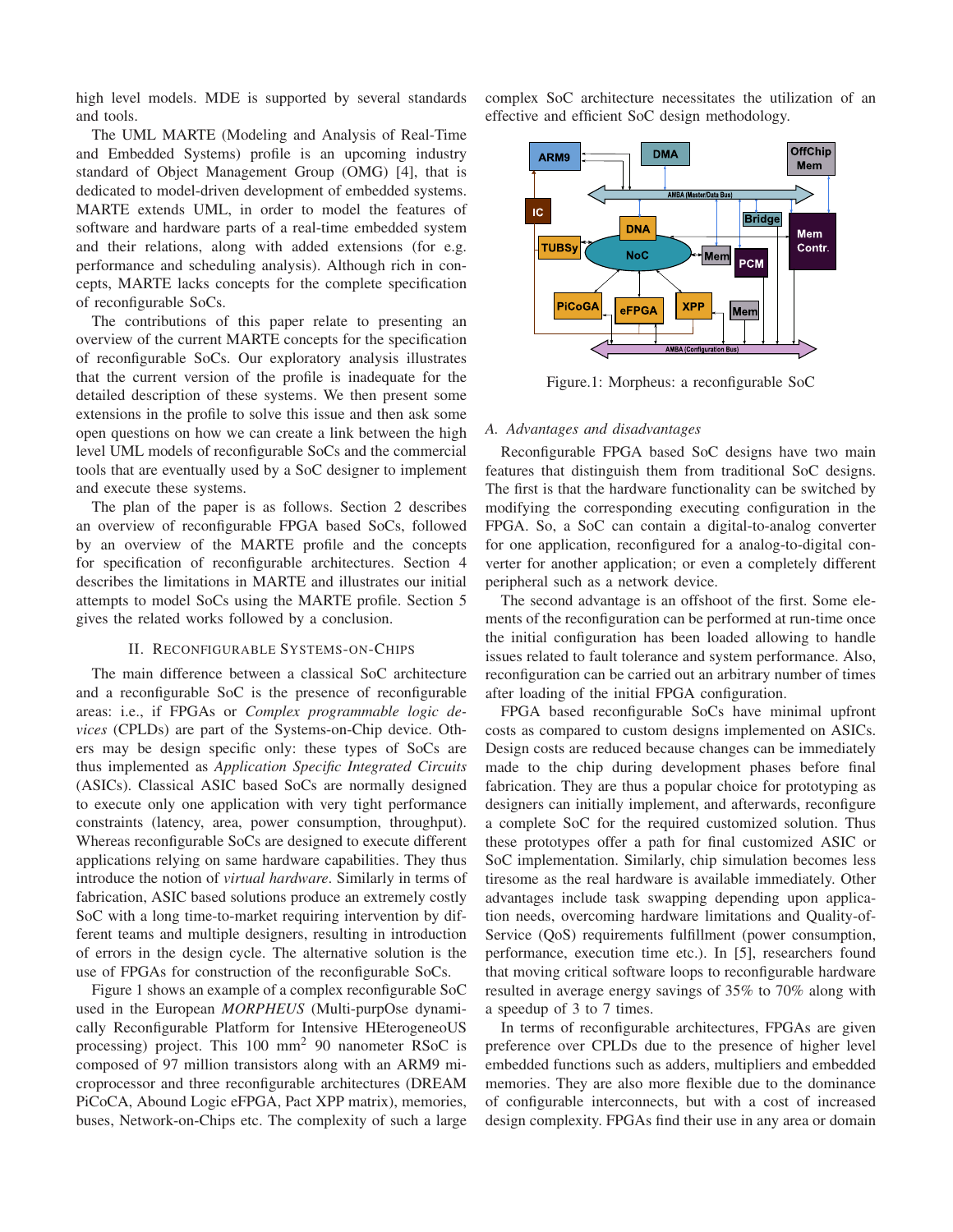where massive parallelism is a requirement. High performance applications also exploit FPGAs as key computational kernels for executing operations, such as FFTs and convolution.

The main downside of using a standard reconfigurable SoC is the cost compared to a custom SoC. The trade-off is related to the number of chips that will be shipped and any advantage for getting the product to market sooner. While custom designs normally have large up-front development costs, they offer low individual chip costs. Reconfigurable SoCs, on the other hand, have a comparatively small up-front cost but usually they are more expensive per single unit or chip.

#### *B. Types of reconfigurations*

As research related to reconfigurable FPGAs is quite wide, a three-axis classification scheme is used to classify a reconfigurable approach by the community: mainly *where*, *when* and *how* the reconfiguration takes place. We briefly describe each of these points:

- *Where*: Reconfiguration can either be *exo-reconfigurable* (external) or *endo-reconfigurable* (internal) in nature. In exo-reconfiguration, reconfiguration is initiated and controlled by an external source. An example is an FPGA co-processor on a PCI bus. Where as in an endoreconfiguration, the FPGA itself loads the configuration and reconfigures itself. In this case, usually an embedded controller such as a hard/soft processor manages the reconfiguration.
- *When*: The reconfiguration can be either *static or dynamic*. Static configuration requires the FPGA to be inactive, while dynamic reconfiguration is carried out on the fly when the FPGA is active and running. Dynamic reconfiguration can be directed by the application and offers flexibility advantages for systems where static reconfiguration is not possible, such as satellites.
- *How*: The reconfiguration can be either *full* or *partial*. Full reconfiguration completely reconfigures the whole area of an FPGA, while partial reconfiguration concerns only a region or regions of FPGA while the remaining portions continue their normal execution. In a full reconfiguration, a full device bitstream is transmitted over a communication channel even in the case of minute changes, resulting in needless high data transfers. This is detrimental in bandwidth limited applications such as satellite payloads.

Figure 2 shows an overview of system reconfiguration. It should be noted that external reconfiguration introduces additional latency, which can prohibit or complicate dynamic reconfiguration. In contrast, internal reconfiguration is more suitable for rapidly evolving systems such as SoCs. *Internal Dynamic Partial Reconfiguration* or *Partial Dynamic Reconfiguration* (PDR) has shown tremendous advantages over other forms of reconfiguration. PDR or *self reconfiguration* [6] as it is sometimes called, has been explored only recently. Currently only Xilinx FPGAs support partial dynamic reconfiguration. Xilinx provides a comprehensive tool support for PDR, as

compared to other vendors that have chosen not to incorporate this feature due to reliability and economical issues.



Figure.2: An overview of different types of reconfiguration

#### III. MARTE PROFILE FOR REAL-TIME EMBEDDED SYSTEMS



Figure.3: Global architecture of the MARTE profile

MARTE [4] (Modeling and Analysis of Real-Time and Embedded Systems) is an upcoming industry standard UML profile of OMG, for model-driven development of embedded systems. The profile is structured in two distinct directions: first, the modeling of concepts of real-time and embedded systems and secondly, the annotation of the models for supporting analyses of the system properties. The organization of the profile reflects this structure, by its separation into two packages, the *MARTE design model* and the *MARTE analysis model* respectively.

These two major parts share common concepts, grouped in the *MARTE foundations* package: for expressing nonfunctional properties (*NFPs*), timing notions (*Time*), resource modeling (*GRM*), components (*GCM*) and allocation concepts (*Alloc*). An additional package contains the annexes defined in the MARTE profile along with predefined libraries. Due to space limitations, we do not describe the different packages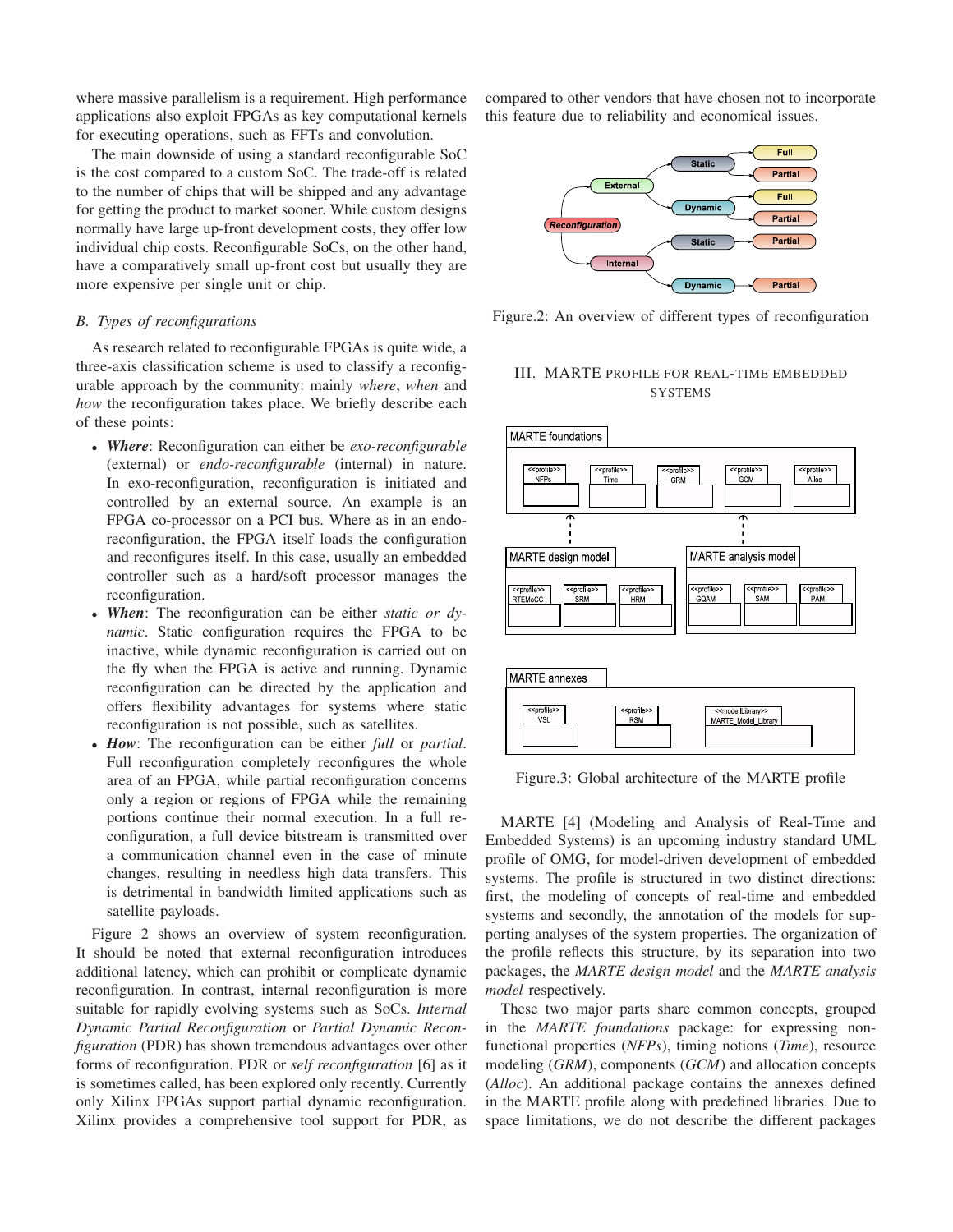in the profile. Detailed information about these packages can be found in [4].

#### *A. MARTE concepts for modeling reconfigurable architectures*

In order to describe the MARTE concepts for modeling reconfigurable SoCs, we first provide an overview of the hardware aspects in MARTE. The hardware concepts in MARTE are grouped in the *Hardware Resource Model (HRM)* package. HRM consists of several views, a functional view (*HwLogical* sub-package), a physical view (*HwPhysical* sub-package) or a merge of the two. The two sub-packages derive certain concepts from the *HwGeneral* root package in which *HwResource* is a core concept that defines a generic hardware entity. A HwResource can be composed of other HwResource(s) (for example a processor containing an ALU). This concept is then further expanded according to the functional or physical specifications. The functional view of HRM defines hardware resources as either *computing*, *storage*, *communication*, *timing* or *device* resources. The physical view represents hardware resources as physical components with details about their shape, size and power consumption among other attributes.



Figure.4: Concepts related to the FPGA modeling in the MARTE HRM package

Additionally, although MARTE provides adequate modeling semantics for describing computing resources such as processors and ASICs, it is not enriched enough to provide a detailed FPGA model at the high abstraction levels. Figure 4 shows the profile concepts related to computing resources as present in the MARTE *HwComputing* sub-package of the HRM package.

The *HwComputing* sub-package in the HRM functional view defines a set of active processing resources pivotal for an execution platform. A HwComputingResource symbolizes an active processing resource that can be specialized as either a processor (HwProcessor), an ASIC (HwASIC) or a PLD (HwPLD). An FPGA is represented by the HwPLD stereotype; it can contain a RAM memory (HwRAM) (as well as other HwResources) and is characterized by a technology (SRAM, Antifuse etc.). The cell organization of the FPGA is characterized by the number of rows and columns, but also by the type of architecture (Symmetrical array, row based etc.). A processor may contain some instruction set architectures (ISAs); and can have some HwCaches, HwMMU (main memory units) along with zero or more branch predictors (HwBranchPredictor).

#### IV. ANALYSIS OF THE MARTE PROFILE AND PROPOSED EXTENSIONS

In this section, we carry out an exploratory analysis of the profile for modeling and specification of reconfigurable SoCs at high abstraction levels. Regarding these aspects, we first detail some of the important criteria that should be taken into account in the specification of these complex systems. While a large number of criteria can be added to the profile, in the context of this paper, we only focus on two key aspects: namely the FPGA architectural details and the energy consumption levels.

#### *A. General FPGA architectural details*



Figure.5: Configurable hardware layer in FPGAs

FPGAs usually consist of two layers. The first layer contains the reconfigurable logical blocks, i.e., *Configurable Logical Blocks* (CLBs) or *Logical Elements* (LEs) depending upon the FPGA vendor terminology. These logical blocks are present along with a hierarchy of reconfigurable interconnects allowing inter-communication between the blocks. This layer also incorporates different types of heterogeneous components such as RAM blocks, DSPs, multipliers, processors etc. All blocks of the same type (except the I/O blocks) are aligned into columns as shown in Figure 6.

The second layer consists of the FPGA configuration memory layer. The configuration memory of FPGA contains the application specific data. Writing into a configuration memory is accomplished via configuration files known as *bitstreams* (that contain packets of configuration control information as well as the configuration data). This second layer usually matches the first layer and is also organized into columns. Each column whose width depends on the covered block-columns of the first layer is further composed into sub-columns called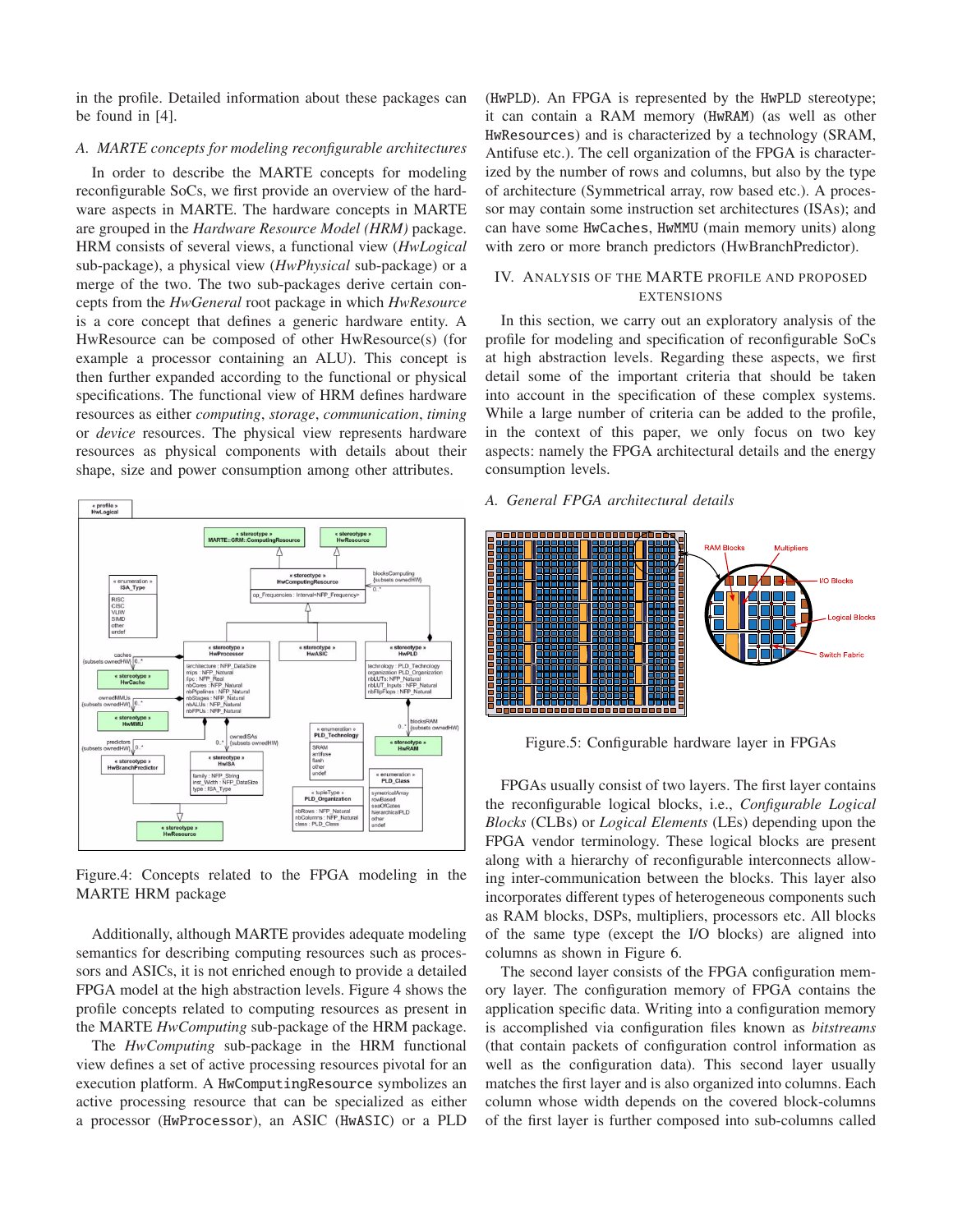*frames*. For Virtex-II/Pro series FPGAs, a frame is the smallest unit of reconfiguration information which can be written on to the FPGA, while the more recent FPGAs such as Virtex-IV have smaller units of granularity [1]. Each frame contains fractions of configuration information required to configure the associated logical blocks assigned to a column.

#### *B. Specification of energy consumption levels*

As the circuit integration density is evolving at a rapid pace with the evolution of SoCs, specification of system power consumption levels is an integral task that serves as a basic QoS criteria along with system performance/throughput. As all integrated components in a SoC such as processors, buses, memories contribute to either static or dynamic power consumption, it is important to estimate the power levels of each of the integrated components.

A large number of tools and researches have been developed to estimate SoC energy consumption levels. Works in [7] propose a SoC design approach uniquely on the basis of the estimation of energy consumption. The system can consist of reconfigurable modules and their interconnections. The modules are described with different parameters: such as operating frequency, number of identical modules in the circuit, the current energy state of the module, etc.; to determine the related energy consumption of each of the modules. Frameworks such as MILAN [8] also work on the same principle and define different parameters for describing the energy consumption of each system component. The framework supports other power consumption tools such as ModelSim [9].

An interesting approach is to elevate this design aspect at high abstraction levels. In [10], the authors proposed an MDE based approach to estimate the static/dynamic consumption levels of a SoC at the *Transaction Level Modeling Pattern Accurate* or TLM PA level. However, these works did not target reconfigurable SoCs and a passage to the electronic RTL level was not realized. Additionally, the UML MARTE profile was not utilized for the modeling of system power consumption levels.



Figure.6: Concepts related to power consumption levels in MARTE profile

While the hardware concepts in the MARTE profile permit specification of energy consumption levels, these notions are not sufficient enough and do not provide a detailed description. For example, information related to the dynamic power

consumption levels is not present in the profile, making it a difficult task for a SoC designer to specify these details at the system modeling level.

#### *C. Specification of reconfigurable SoCs with MARTE*

As stated before in the paper, the MARTE profile lacks several aspects for specification of reconfigurable architectures. To solve this issue, an extension of the profile is necessary. An extension at the profile level is called a *stereotype*. It specializes one or several UML classes and can contain supplementary attributes known as *tagged values*.

Firstly, the concepts related to representing a processor are not sufficient for a complex FPGA based SoC design, in which a complex processor can either be implemented as a softcore IP or integrated as a hardcore IP. Thus additional concepts are needed to address this limitation. Similarly, the concepts for HwPLD can be used for FPGA modeling; however, more details need to be added to this concept such as number of DSP blocks, registers, Block-RAMs etc. Another solution would be the definition of a specific *'FPGA'* metaclass as a stereotype in the profile, that inherits from the HwPLD concept and adds the additional attributes to that class. Similarly when communication between hardware components takes place, the latency and bandwidth needs to be treated. While HRM takes bandwidth into consideration, these issues need to be addressed as well.



Figure.7: Addition of FPGA stereotype in MARTE profile

Thus, as our first contribution as illustrated in Figure 7, the addition of a novel HwFPGA stereotype is included in the profile for specifying the overall reconfigurable SoC. This stereotype contains general tagged values that allow to determine any generic FPGA characteristics such as logical blocks (Configurable Logical Blocks/CLBs or Logical Elements/LEs; depending upon the vendor terminology), I/O Blocks, DSP blocks, etc.

Additionally, we extend the current concept related to a hardware processor to take into account several aspects, as shown in Figure 8. The stereotype contains several new tagged values corresponding to the nature of the processor, as well as the energy consumption levels. The Processor Type tagged value helps to determine if the processor is either hardcore or softcore in a reconfigurable SoC. Equally, the UserDefined type helps to specify user defined processor types such as a graphical processing unit, a micro-controller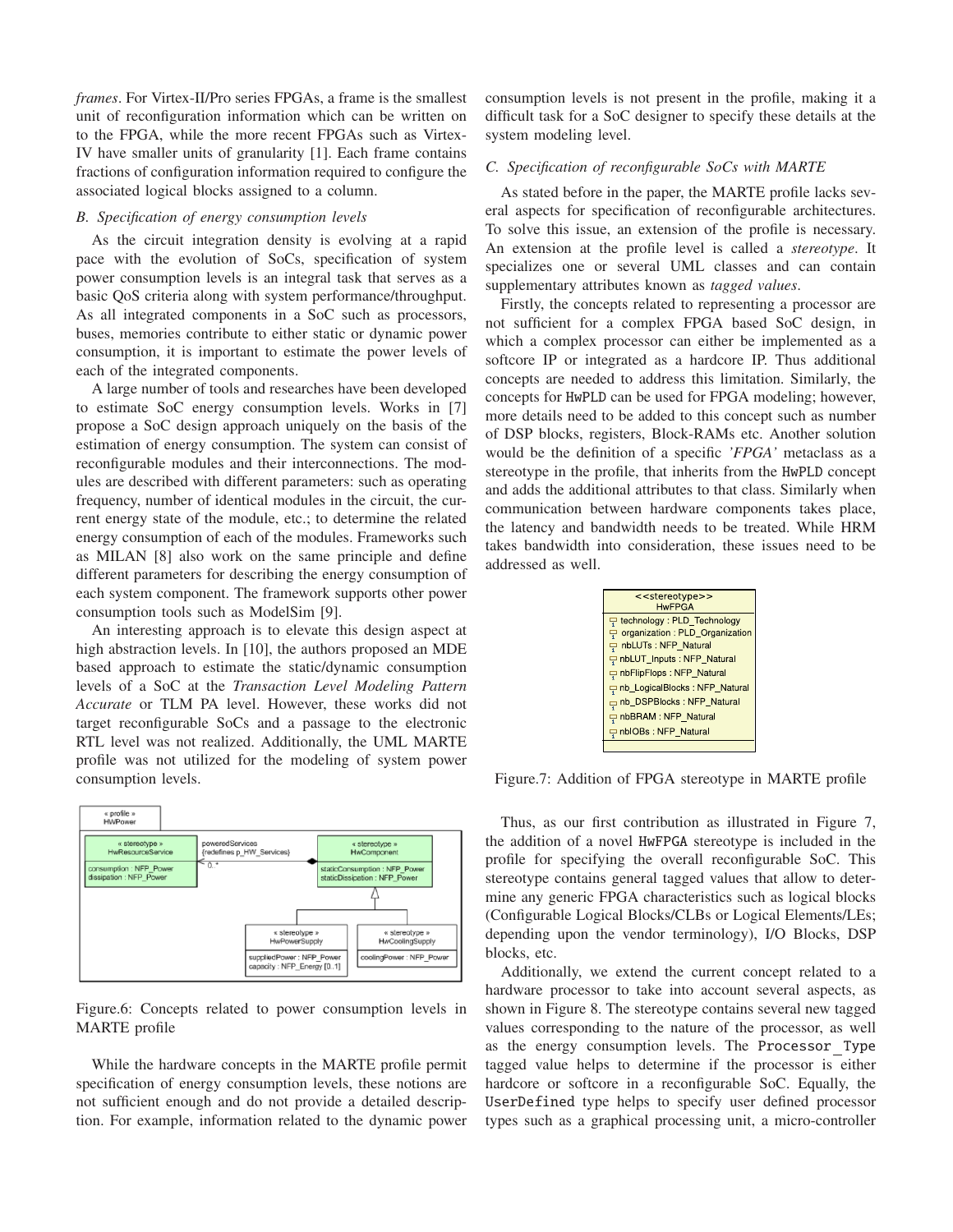etc. This concept increases the modeling flexibility permitting addition of user defined choices. This concept has also been used in other extended concepts to render them open to user interpretation if the need arises. Moreover, several tagged values such as idle, inactive, logical activity and arithmetic activity help to determine the various states of the processor.



Figure.8: The extended hardware processor stereotype

While these information can be added to the physical aspect of a hardware component, we have chosen to specify them at the logical level after a long consideration. The reason is that an activity can be considered as an instruction being executed on the processor at a particular instant of time. As this aspect is functional in nature as compared to a physical one, it is added in the functional portion in MARTE hardware profile section. The tagged values idle and inactive while relate to the dynamic and static power consumption levels, depend also on the nature of the processor in question. For example, if a hardcore processor is in idle mode, it will still consume static power. However, if the processor is softcore in nature and is inactive, then it is possible to remove the processor from the system, decreasing the overall static consumption levels.

| < <stereotype>&gt;<br/><b>HwMemory</b></stereotype>                                                              |
|------------------------------------------------------------------------------------------------------------------|
| P memorySize:NFP DataSize<br>addressSize: NFP_DataSize<br>$\Box$ timings : Timing[*]<br>Throughput: NFP_DataSize |
| phPipelines: NFP Power                                                                                           |
| pidle: NFP_Power<br>read: NFP_Power<br>write: NFP_Power                                                          |
|                                                                                                                  |

Figure.9: The extended hardware memory stereotype

In the same manner, we have extended the hardware memory concept in MARTE, as presented in Figure 9. The tagged values read and write determine the functional read/write operations of a generic hardware memory component. These operations determine the dynamic power consumption levels of this modeling concept. As also evident from this figure, while it is possible to put these aspects in the physical portion of the MARTE hardware specifications, we have chosen to integrate them in the functional portion.

Similarly, in modern SoCs, we find a large number of bus types depending upon the FPGA vendor. For this purpose, we have specified some of the most commonly used buses used in FPGA based SoCs such as the Processor Local Bus [11] and Open Peripheral Bus [12], which form part of the IBM coreconnect buses [13], using the busType tagged value. Also normally, while the MARTE profile is sufficient to specify details such as the bus address/data width and serial/parallel nature; details such as the number of master and slaves supported by a specific bus type are not present. Normally in case of SoCs, these buses can contain multiple number of master and slaves. For this reason, we have included the tagged values nbSlaves and nbMasters to illustrate this point .

| < <stereotype>&gt;<br/><b>HwBus</b></stereotype>                                                               |                                                                                       |
|----------------------------------------------------------------------------------------------------------------|---------------------------------------------------------------------------------------|
| $\frac{1}{2}$ busType : BusType<br>nbSlaves: NFP_Integer<br>ç<br>nbMasters: NFP Integer<br>ç                   | < <enumeration>&gt;<br/>≌ BusType<br/>PI<sub>B</sub></enumeration>                    |
| addressWidth: NFP_DataSize<br>wordWidth: NFP DataSize<br>isSynchronous : NFP_Boolean<br>pisSerial: NFP_Boolean | OPB<br><b>FSL</b><br><b>DCR</b><br><b>AVALON</b><br><b>AMRA</b><br><b>UserDefined</b> |

Figure.10: The extended hardware bus stereotype



Figure.11: Enriching the HwArbiter stereotype in the current MARTE profile

In relation to this aspect, in a SoC, a hardware arbiter permits to control the bus with the different peripherals (master and slave components), which are connected to the bus. These arbiters normally provide the necessary bus control and logic required for correct functioning of the related bus. Normally these arbiters are also associated with an arbitration priority strategy, such as circular queue or round-robin. These strategies help in managing the conflicts in the communication infrastructure. For this reason, we have enriched the concept of HwArbiter in MARTE. The tagged value strategyType allows to specify some of the common arbitration strategies. However, a designer has the choice to specify other strategies not specified in the profile, using the enumerated literal UserDefined related to the Strategy Type enumeration. Additionally, the strategyEnergy tagged value enables the designer to specify the power consumption levels linked with the chosen arbitration strategy.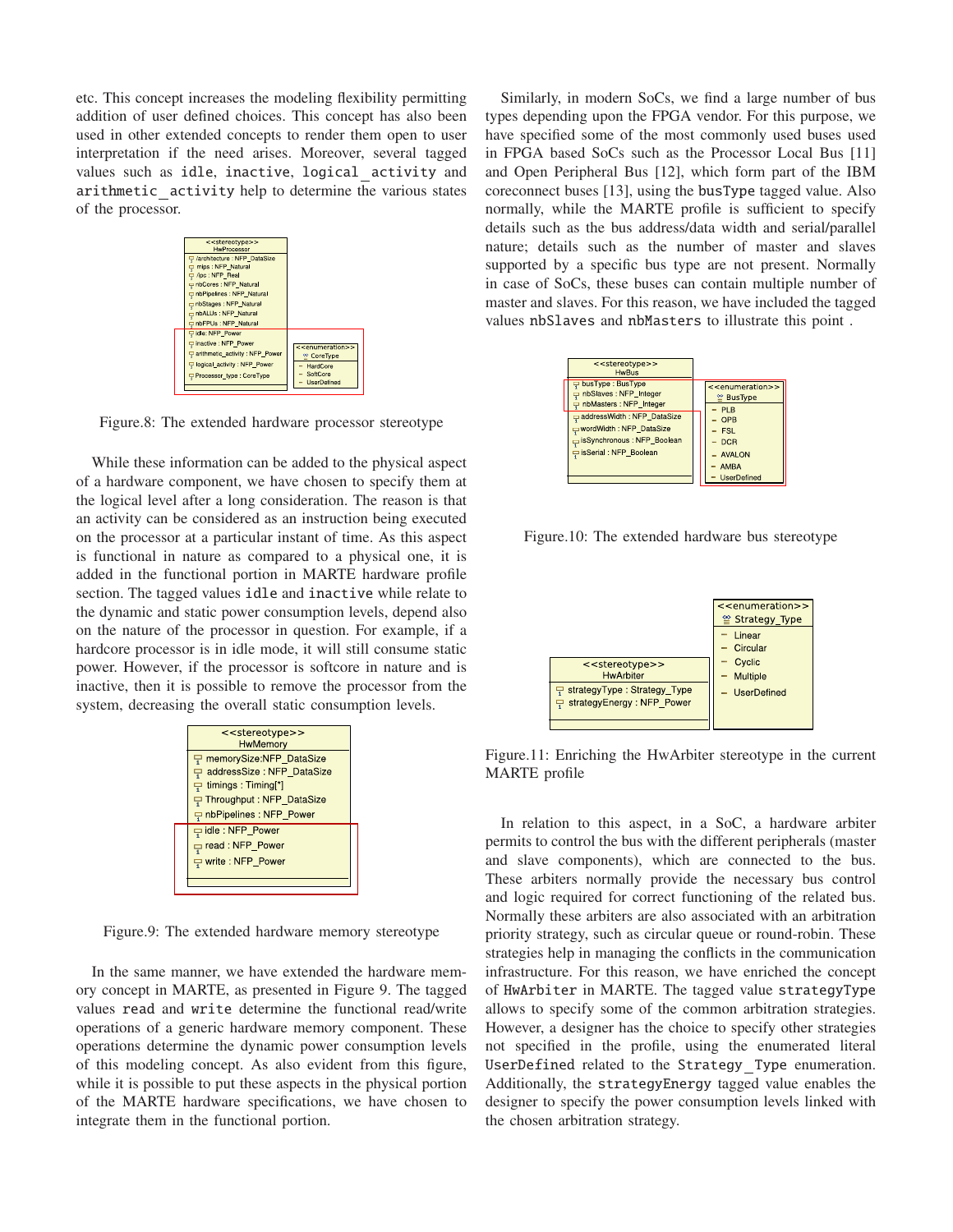#### *D. Example of a modeled reconfigurable SoC and related questions*

The aspects that we have integrated in the MARTE profile provide an initial attempt to model reconfigurable SoCs. This contribution is far from complete and a lot of detailed information can be added at the high abstraction levels. Unfortunately, too much information can make the models platform dependent and complex. For this reason, care should be taken to ensure that information should be added at the MARTE level which serves to permit modeling of all types of generic reconfigurable architectures, and not a specific targeted hardware platform.

Additionally, one of the biggest limitations for modeling of reconfigurable architectures such as FPGAs is the ability to bridge the gap between high level models and the commercial tools provided by FPGA vendors for carrying out simulation, placement, synthesis. Similarly new features such as partial dynamic reconfiguration should also be taken into consideration with dealing with these modern state of the art SoCs. The high level models are usually too abstract in nature and do not provide adequate mechanisms to take into account issues such as floor planning, IP-core management, notion of adapters etc. Similarly, automatic generation of processors along with their instruction set simulators (ISS) is a daunting task from high level models, via the MDE model transformations that permit automatic code generation. While a MARTE based approach has been presented regarding this aspect in [10], they are only able to produce code for the TLM PA abstraction level.



Figure.12: Modeling of an FPGA with the MARTE profile

The contributions that we have added in the MARTE profile help to model a generic reconfigurable FPGA based SoC, and permit to describe its internal structure. Figure 12 shows the modeling of a Xilinx Virtex II-Pro XC2VP30 FPGA based SoC on the XUP board [14].

By making use of a hybrid model that integrates the stereotypes of both the logical and physical MARTE hardware concepts, it is possible to carry out an initial attempt for modeling of a reconfigurable SoC. As dynamic reconfiguration is also an important aspect of these complex systems, we have also added an extension to the hardware physical portion in MARTE. Namely, area type tagged value has been included to the HwComponent concept in the profile. The latter describes in general all hardware components from a physical perspective. As in a dynamically reconfigurable system, the area type can be either static or partially dynamic in nature, this attribute helps to determine the static and run-time reconfigurable parts of the modeled SoC.



Figure.13: Allocating the application onto the hardware accelerator and processor present in the FPGA

The high level modeling helps in creating a complete system (application and architecture), while the allocation of the two, as illustrated in Figure 13 using the MARTE *Allocation* package permits to allocate the application onto the targeted architecture. This aspect can enable the designer to express different allocation choices: for example, the complete application can be placed onto a hardware accelerator, or either available hard/soft core processors present in the targeted architecture. Additionally, it is possible to separate the execution of the application: some key kernels can be executed onto hardware accelerator permitting a parallel execution, while others can be executed sequentially. However, control semantics should be introduced also at high abstraction levels to take into account issues such as data communication and synchronization.

An intermediate solution for bridging the gap between MARTE compliant UML models and low level synthesis tools can be the introduction of novel model transformations in the context of a SoC framework. The model transformations should be capable of interpreting the high level architectural models, and in turn can produce a part of input files required by the RTL tools. These files can be either in the form of some architectural description documents (such as generated by Xilinx EDK tool); for determining the structure of the